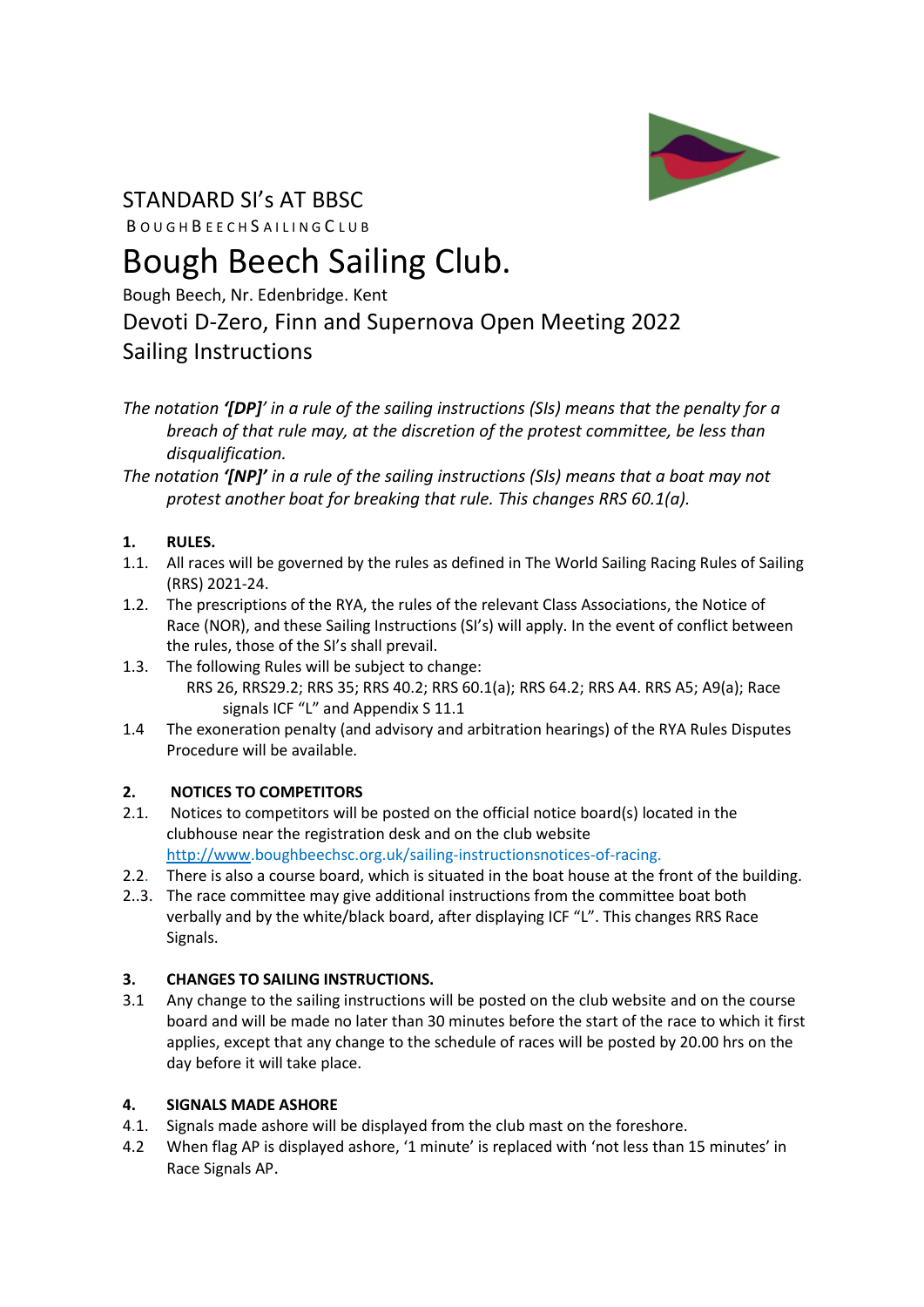#### **5. SAFETY REGULATIONS.**

5.1. Adequate personal buoyancy must be worn by all persons at all times when afloat and on the pontoon jetty, except briefly while adjusting clothing or personal equipment. This changes RRS 40.2 and the preamble to Part 4, and BBSC Club Byelaw E8. Buoyancy must be appropriate to the size and weight of the individual and the activity in which they are engaged and must be worn in accordance with the manufacturer's guidelines. It is the responsibility of each

individual, or in the case of a child, their parent, guardian or support person to ensure this.

- 5.2. Wetsuits or dry suits must be worn during the months from November to April inclusive, and at other times at the discretion of the OOD. **[DP]**
- 5.3. Check-Out and Check-In:

(a) **Competitors shall sign on** before the start of each race or sequence of back-to-back races. Boats failing to do so will be scored DNS (Did not start) without a hearing.

(b) **Competitors shall sign off** within thirty minutes of the last boat finishing, or in the case of back-to-back races within thirty minutes of the finishing time of the last boat in the final race of the sequence of races. Boats failing to comply may be deemed to have retired, and in such circumstances will be scored RET (Retired) without a hearing.

5.4. A boat that retires from a race shall notify the race committee as soon as possible.

#### **6. SCHEDULE OF RACES.**

- 6.1. Dates and times of racing will be as set out in the NOR or fixture list and website diary.
- 6.2. The number of races will be as set out in the NOR or fixture list and website diary
- 6.3. The scheduled time for the warning signal for the first race of each class on each day will be as set out in the NOR. At its discretion, the race committee may change the number of races to be sailed on any day of the event.

#### **7. CLASS FLAGS.**

7.1 Class flags will be indicated on the course board.

#### **9.. RACING AREAS**.

- 9.1. The racing area is shown on the course board.
- 9.2 Competitors should note that access to the nature conservancy area in the northern end of the lake is forbidden. Marker poles on the shores indicate the limits to this area.
- 9.3 Except in an emergency, landing on the reservoir shores outside the clubhouse foreshore is prohibited.

#### **10. COURSES.**

10.1 Course details including the order in which marks are to be passed, and the side on which each mark is to be left, and the target time for each race, will be displayed on the course board in the boat house, not less than thirty minutes before the start of racing.

#### **11. MARKS.**

- 11.1 Marks may be both large inflatable buoys and/or yellow spherical buoys.
- 11.2 Marks may display red, green or orange flags to indicate on which side they should be rounded or passed. The absence or incorrectness of such flags will not be grounds for a boat to seek redress.

#### **12. AREAS THAT ARE OBSTRUCTIONS.**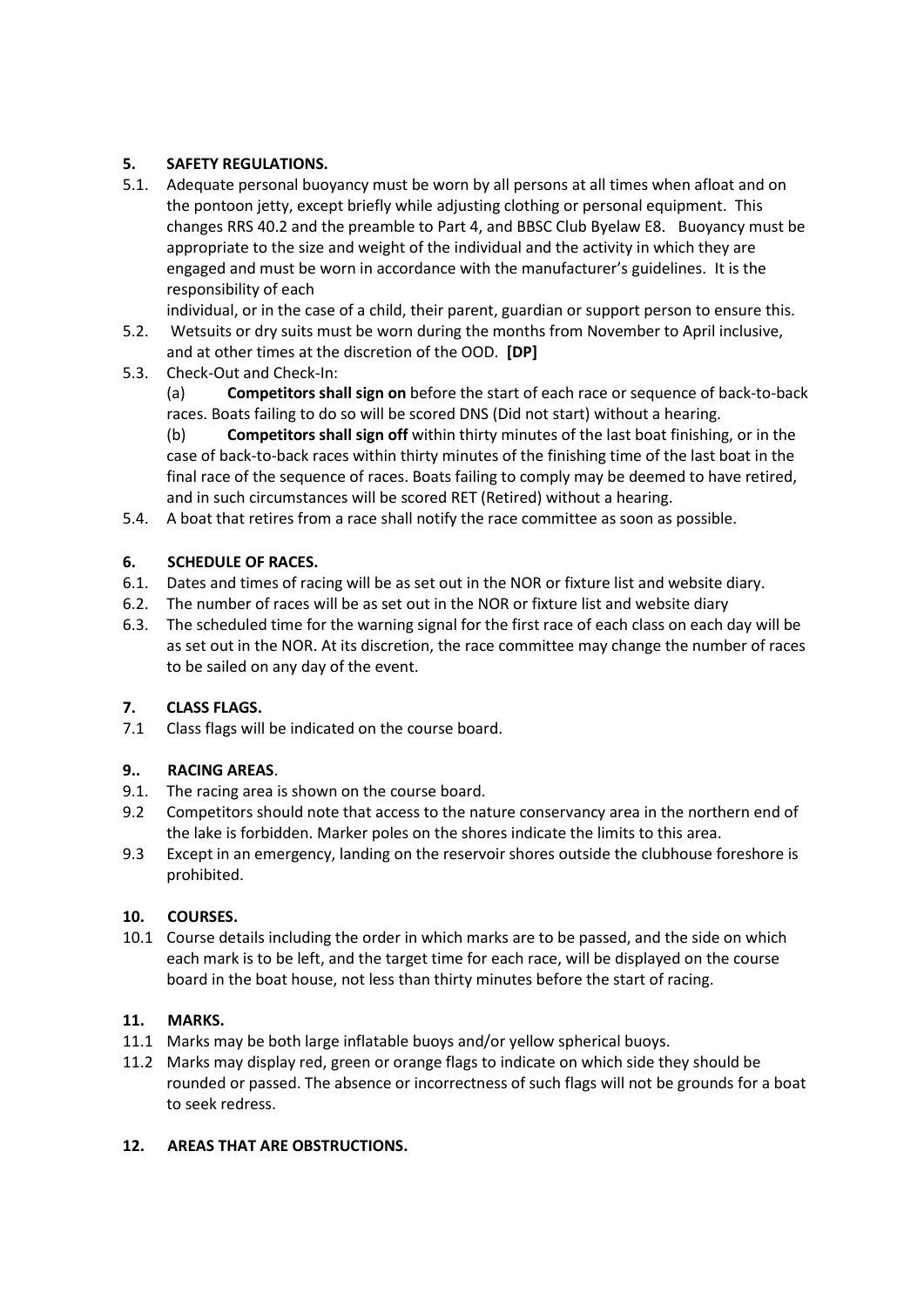12.1. Boats are required to keep at least 50 metres away from fishermen. Such a margin for fishermen on the shore will be considered a continuous obstruction as set out in RRS 19.2 and 20.

#### **13. THE START.**

13.1. Races will be started by using the following signals.

| Minutes before  | Visual signal            | Sound Signal | <b>Means</b>       |
|-----------------|--------------------------|--------------|--------------------|
| starting signal |                          |              |                    |
|                 | Class Flag               | One          | Warning signal     |
|                 | P, I, Z, U or Black flag | One          | Preparatory signal |
|                 | Preparatory signal       | One          | One minute         |
|                 | removed                  |              |                    |
|                 | Class flag removed       | One          | Starting signal    |

This changes RRS 26.

- 13.2. The starting line will be between a mast/ staff on the race committee boat displaying an orange flag, and the staff displaying an orange flag on an outer distance mark or the course side of a spherical mark (ODM).
- 13.3 Boats, marks or other items attached to the committee boat for the duration of the starting sequence are deemed to be part of the committee boat and not temporary attachments.
- 13.4. When two or more starts are specified, the warning signal for each successive class shall be made with the starting signal of the preceding class. [Starts will be at 3-minute intervals.]
- 13.5. In the event of a general recall for a class, that class will start after the other classes have started. This changes RRS 29.2.
- 13.6. When two or more races are to be sailed "back-to-back", the Race Committee may at its discretion signal a 'postponement' Race Signal AP for a minimum period of 1 minute before commencing the start in accordance with the race signal rule and RRS 26.
- 13.7. Boats whose warning signal has not been made shall avoid the starting area, during the starting sequence for other races. **[DP]**
- 13.8. A boat starting later than four minutes after her starting signal will be scored "Did Not Start" (DNS) without a hearing. This changes RRS A5.1 and A5.2.

#### **14. CHANGE OF THE NEXT LEG OF THE COURSE.**

14.1 To change the next leg of the course, the race committee will move the original mark (or the finishing line) to a new position; or position a committee boat displaying ICF 'M' in its place RRS 34(b).

#### **15. THE FINISH.**

- 15.1. The finishing line will be between a mast/ staff displaying a blue-orange flag on a race committee boat and a staff displaying an orange flag on a nearby mark This changes RRS Rule Appendix S 11.1
- 15.2. When "average lap racing" is in use, the race committee will signal, with as much notice as possible, that boats will be finished at the next time they cross the start/finish line from the direction of the previous mark utilizing Shortening Course RRS 32.2 signals [ICF 'S', +2 sounds, with or without class flags].

#### **16. PENALTY SYSTEM**.

16.1. One-Turn & Two-Turn Penalties will apply. (RRS 44.1 & 44.2).

#### **17. TIME LIMITS.**

17.1. The race committee may set time limits for races, in which case these will be advised on the course board along with the course information.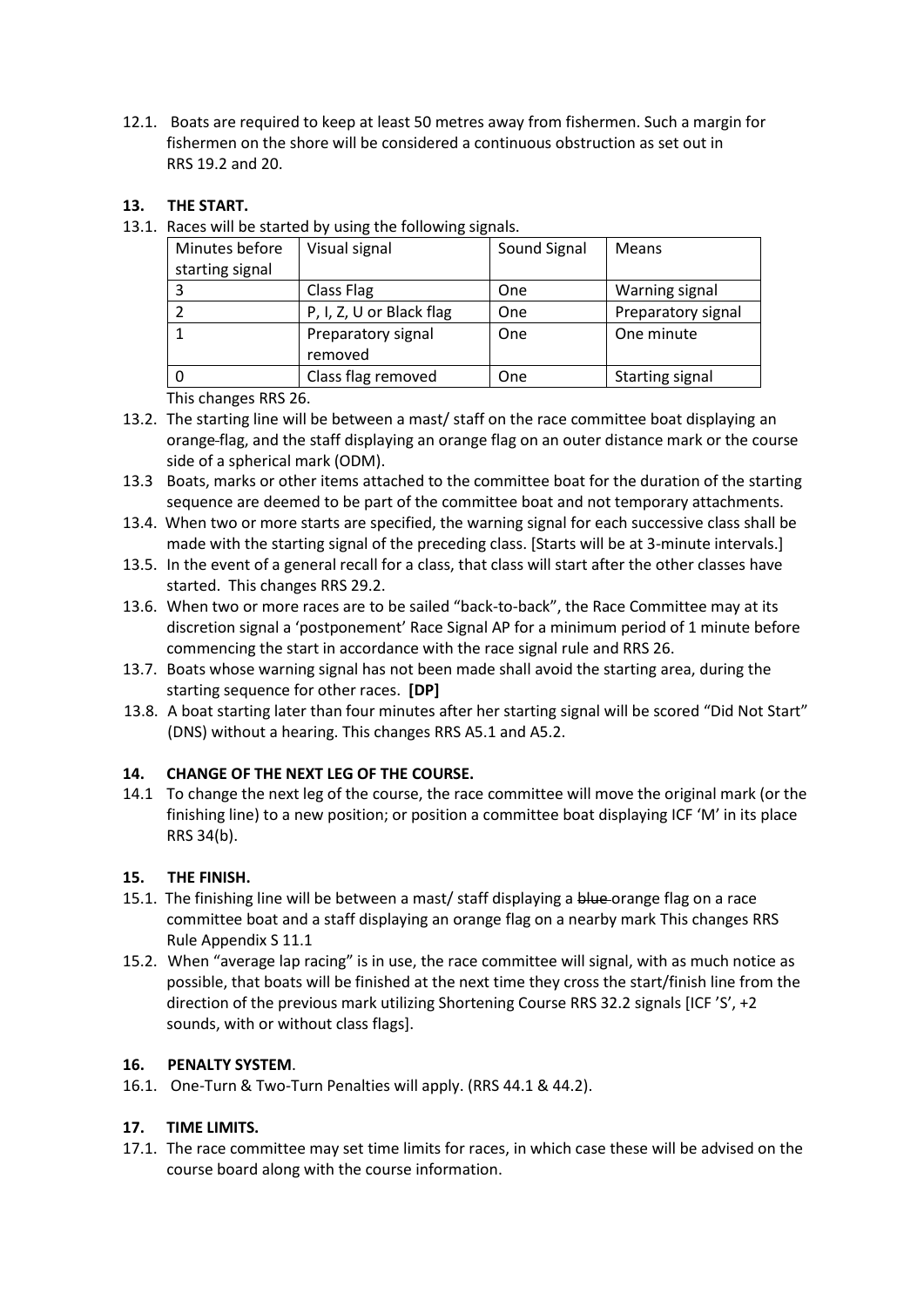- 17.2 Boats failing to finish within 15 minutes after the first boat sails the course and finishes, will be scored 'Did not Finish' (DNF) without a hearing. This changes RRS A5.2.
- 17.3. For events which comprise individual classes of boats, not handicap fleets, the race committee may give boats a finish position. This changes RRS 35.

#### **18. HEARING REQUESTS**.

- 18.1. For each class the protest time limit is thirty minutes after the time the last boat in their class finishes. In the case of "back-to-back" races the protest time limit is thirty minutes after the time of the last boat finishes in the final race of the sequence of races.
- 18.2 Hearing forms are available at the race office, located on the first floor of the club house. Protests and requests for redress or reopening shall be delivered there within the appropriate time limit. In addition, boats intending to protest are requested to notify the race committee on the committee boat upon finishing.
- 18.3. Notices will be posted on the official notice board no later than thirty minutes after the protest time limit to inform competitors of hearings in which they are parties or named as witnesses. Unless otherwise stated, hearings will be held in the race office located on the first floor of the club house. Hearings will begin at the time posted and it is the responsibility of competitors to check the notice board.
- 18.4. Notices of protest by the race committee will be posted on the official notice board to inform boats under RRS 61.1(b). Such protests will be subject to the same time limit as in SI 18.1.
- 18.5. Breaches of SI's 21, 23, 24, and 25 will not be grounds for a protest by a boat. This changes RRS 60.1(a). Penalties for these breaches may be less than disqualification if the protest committee so decides. **[DP]**
- 18.6 The protest committee may award discretionary penalties instead of disqualification. This changes RRS 64.2

#### **19. SCORING.**

- 19.1. The scoring system of RRS Appendix A.4 will apply (see RRS 90.3).
- 19.2. For BBSC and other Long Series events, RRS A5.3 will apply.
- 19.3. The number of discards to be allowed and the number of races required to be completed to constitute the regatta series will be set out in the NOR.
- 19.4. Boats of BBSC members performing duties on BBSC Long Series race days will be given average points redress in accordance with RRS Appendix A9 (a), in calculating the average. The scores of other boats shall not be changed; if this results in two boats having the same score, such scores will not be treated as a tie to be broken. This changes RRS Appendix A9

#### **20. REPLACEMENT OF CREW OR EQUIPMENT.**

- 20.1. In BBSC Long Series events, helms may change their crews at their discretion.
- 20.2 For Regatta events crews may only be changed following written application and approval by the Organising Committee before racing begins.
- 20.3. Substitution of damaged or lost equipment will not be allowed unless authorised by the race committee. Requests for substitution shall be made to the committee at the first reasonable opportunity, which may be after the race. **[DP]**
- 20.4. Helms wishing to use a sail that does not bear the boats registration number, must obtain prior written approval from the race committee. **[DP]**

#### **21. EQUIPMENT AND MEASUREMENT CHECKS**.

21.1. A boat or equipment may be inspected at any time for compliance with the class rules and sailing instructions. On the water, a boat can be instructed by a race committee equipment inspector or measurer to proceed immediately to a designated area for inspection.